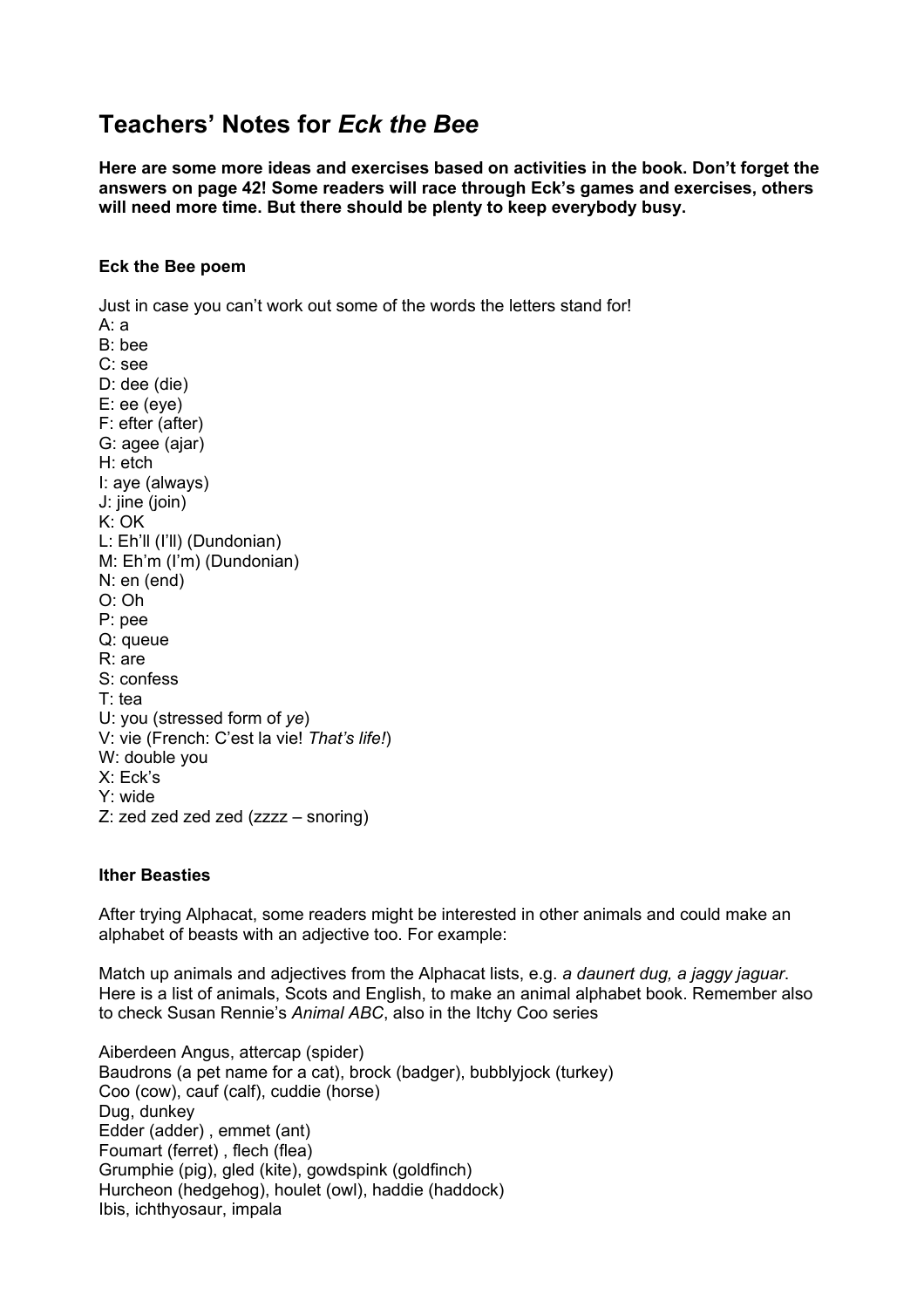Jeelyfish, jaguar Kangaroo, kittlin (kitten) Llama, lion, labster (lobster) Moose (mouse), mowdiewort (mole), mavis (thrush) Narwhal, norie (puffin) Owsen (oxen), oobit (hairy caterpillar) Puddock (frog), partan (crab), papingo (parrot), paitrick (partridge), puggie (monkey) Quail Ratton (rat) Saumon (salmon), sea maw (sea gull), skater (water beetle) Tup (ram), tod (fox) Unicorn Veeper (viper) Whitterick (weasel), wullcat (wildcat), white houlet (barn owl), whaup (curlew) X ViXen, oX Yowe (ewe), yellayite (yellowhammer), yella lintie (yellowhammer) Zebra

## **The Twins / Granny**

An extra bank of words to describe folk:

*Body pairts* lug: ear airm: arm fit: foot chist: chest craig: neck thrapple: throat belly: stomach wame: stomach bahookie or bahoochie: bottom mooth: mouth hert: heart taes: toes pinkie: little finger

*Claes* troosers, breeks: trousers jumper: sweater semmit: vest shune: shoes jaicket: jacket bunnet: cap whangs: laces buits: boots sark: shirt galluses: braces oo: wool best claes: most dressy clothes workin claes: working clothes peenie: apron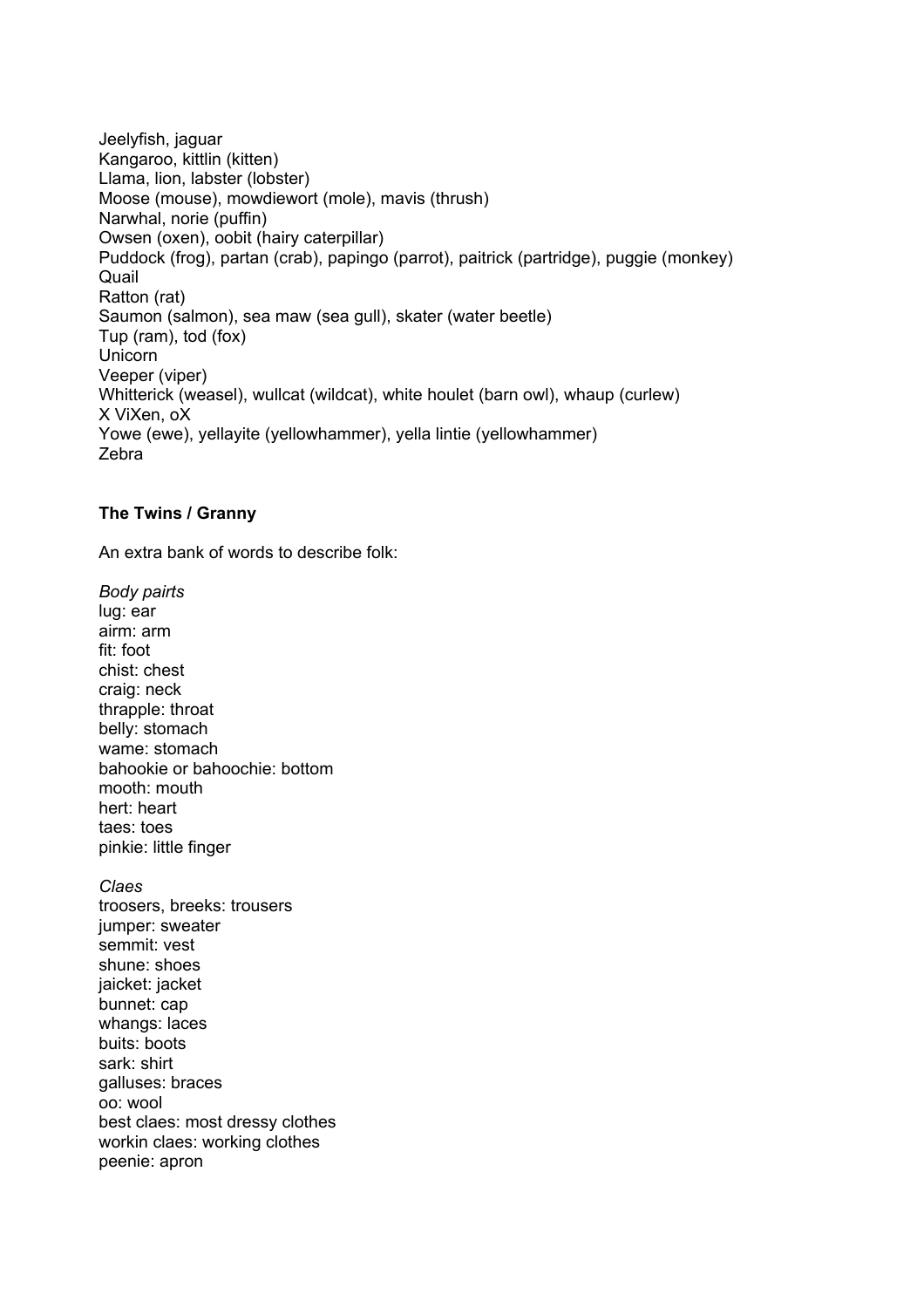## **Skinnymalinkie Kirstie**

This poem could be part of a food topic/project. Here's an activity sheet that could be adapted:

*Eck disna ken ONYBODY that eats as muckle as Kirstie does. Naebody cud! That's why the poem is funny.*

*Eatin the richt kinds o food is gey important if ye want tae grow up healthy an strang. Healthy food gies ye guid teeth, strang bones an energy.*

*1. Here are some foods in groups o twa. In every case, pick the ane ye think is better for yer health an mak a list:*

*chips/aipples: chocolate/cheese: popcorn/oranges: ginger/milk: yoghurt/ice-cream: sweeties/cherries: roast beef/pot noodle: biled egg/crisps: sugar/hinny: cakes/carrots.*

*2. Look again at the Kirstie poem. Pick 5 healthy foods Kirstie eats an 5 that arena guid for ye. Mak twa lists.*

*3. Noo ye can design a poster o "Food that's guid for ye!" Try tae find oot as much as ye can aboot different kinds o food an hoo foods like meat, fruit an vegetables keep ye healthy. Pit aw this information on yer poster. Mak yer poster funny, bricht an busy.*

## **Eck's Canadian Cousins**

Get the class to write a short play using the phrases Wayne and Sam have learned. Use some of their own phrases as well!

## **Eck the Makar: Mair Silly Rhymes**

This is a bit more difficult than the other rhymes, as the bairns have to find the Scots equivalent of the English words.

*Eck is tryin tae mak mair rhymes, but he canna mind some o the Scots words for things. Can ye help him find the Scots words for the things that are underlined so that his rhymes work?*

- 1. There's a horsefly on yer leg. (cleg: rhymes with leg)
- 2. We've a mouse in oor hoose. (moose: rhymes with hoose etc.)
- 3. I ken it's a hill. (ben)
- 4. See yon dog oan the rug. (dug)
- 5. Auntie Beanie wears an apron. (peenie)
- 6. Open yer eyes, I'm a freen. (een)
- 7. Hide an seek, but dinna look! (keek)
- 8. Ma ee's stingin blame the onion. (ingan)
- 9. Mind the pet shut the gate! (yett)
- 10. Yon's ma auntie, she's aye cheerful. (canty)
- 11. There's a bug in yer ear. (lug)
- 12. Park yer bike ahint the wall. (dyke)
- 13. See ma mate, he's no shy. (blate)
- 14. Three blind mice werena clever. (wice)
- 15. Yon auld grumphie's awfy smelly. (humphie)